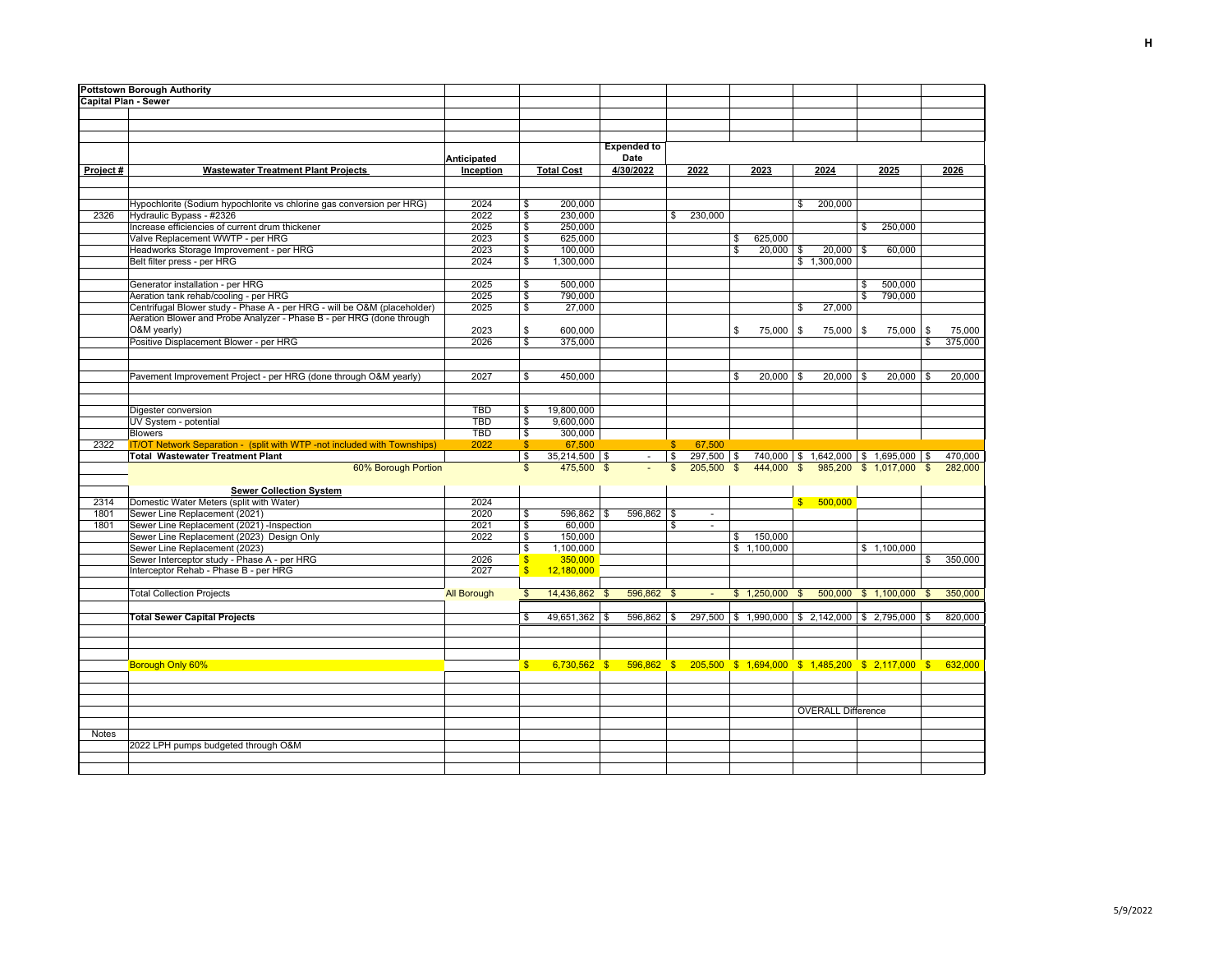|                             | <b>Pottstown Borough Authority</b>                                                                                |                   |              |                        |                  |             |                        |                                                                                                                                                                                                                                                   |             |             |             |                |               |    |             |        |
|-----------------------------|-------------------------------------------------------------------------------------------------------------------|-------------------|--------------|------------------------|------------------|-------------|------------------------|---------------------------------------------------------------------------------------------------------------------------------------------------------------------------------------------------------------------------------------------------|-------------|-------------|-------------|----------------|---------------|----|-------------|--------|
| <b>Capital Plan - Sewer</b> |                                                                                                                   |                   |              |                        |                  |             |                        |                                                                                                                                                                                                                                                   |             |             |             |                |               |    |             |        |
|                             |                                                                                                                   |                   |              |                        |                  |             |                        |                                                                                                                                                                                                                                                   |             |             |             |                |               |    |             |        |
|                             |                                                                                                                   |                   |              |                        |                  |             |                        |                                                                                                                                                                                                                                                   |             |             |             |                |               |    |             |        |
|                             |                                                                                                                   |                   |              |                        |                  |             |                        |                                                                                                                                                                                                                                                   |             |             |             |                |               |    |             |        |
|                             |                                                                                                                   |                   |              |                        |                  |             |                        |                                                                                                                                                                                                                                                   |             |             |             |                |               |    |             |        |
|                             |                                                                                                                   |                   |              |                        | Projected        |             |                        |                                                                                                                                                                                                                                                   |             |             |             |                |               |    |             |        |
| Project#                    | <b>Wastewater Treatment Plant Projects</b>                                                                        | 2027              | 2028         | 2029                   | 2030             |             | 2031                   | 2032                                                                                                                                                                                                                                              | 2033        |             | 2034        |                | 2035          |    | 2036        | 2037   |
|                             |                                                                                                                   |                   |              |                        |                  |             |                        |                                                                                                                                                                                                                                                   |             |             |             |                |               |    |             |        |
|                             |                                                                                                                   |                   |              |                        |                  |             |                        |                                                                                                                                                                                                                                                   |             |             |             |                |               |    |             |        |
|                             | Hypochlorite (Sodium hypochlorite vs chlorine gas conversion per HRG)                                             |                   |              |                        |                  |             |                        |                                                                                                                                                                                                                                                   |             |             |             |                |               |    |             |        |
| 2326                        | Hydraulic Bypass - #2326                                                                                          |                   |              |                        |                  |             |                        |                                                                                                                                                                                                                                                   |             |             |             |                |               |    |             |        |
|                             | Increase efficiencies of current drum thickener                                                                   |                   |              |                        |                  |             |                        |                                                                                                                                                                                                                                                   |             |             |             |                |               |    |             |        |
|                             | Valve Replacement WWTP - per HRG                                                                                  |                   |              |                        |                  |             |                        |                                                                                                                                                                                                                                                   |             |             |             |                |               |    |             |        |
|                             | Headworks Storage Improvement - per HRG                                                                           |                   |              |                        |                  |             |                        |                                                                                                                                                                                                                                                   |             |             |             |                |               |    |             |        |
|                             | Belt filter press - per HRG                                                                                       |                   |              |                        |                  |             |                        |                                                                                                                                                                                                                                                   |             |             |             |                |               |    |             |        |
|                             |                                                                                                                   |                   |              |                        |                  |             |                        |                                                                                                                                                                                                                                                   |             |             |             |                |               |    |             |        |
|                             | Generator installation - per HRG                                                                                  |                   |              |                        |                  |             |                        |                                                                                                                                                                                                                                                   |             |             |             |                |               |    |             |        |
|                             | Aeration tank rehab/cooling - per HRG<br>Centrifugal Blower study - Phase A - per HRG - will be O&M (placeholder) |                   |              |                        |                  |             |                        |                                                                                                                                                                                                                                                   |             |             |             |                |               |    |             |        |
|                             | Aeration Blower and Probe Analyzer - Phase B - per HRG (done through                                              |                   |              |                        |                  |             |                        |                                                                                                                                                                                                                                                   |             |             |             |                |               |    |             |        |
|                             | O&M vearly)                                                                                                       | \$<br>75,000 \$   | 75,000 \$    |                        | 75,000 \$ 75,000 |             |                        |                                                                                                                                                                                                                                                   |             |             |             |                |               |    |             |        |
|                             | Positive Displacement Blower - per HRG                                                                            |                   |              |                        |                  |             |                        |                                                                                                                                                                                                                                                   |             |             |             |                |               |    |             |        |
|                             |                                                                                                                   |                   |              |                        |                  |             |                        |                                                                                                                                                                                                                                                   |             |             |             |                |               |    |             |        |
|                             |                                                                                                                   |                   |              |                        |                  |             |                        |                                                                                                                                                                                                                                                   |             |             |             |                |               |    |             |        |
|                             | Pavement Improvement Project - per HRG (done through O&M yearly)                                                  | $20,000$ \$<br>\$ | $20,000$ \$  | $20,000$ \$            |                  | $20,000$ \$ | $20,000$ \$            | $20,000$ \$                                                                                                                                                                                                                                       |             | $20,000$ \$ | $20,000$ \$ |                | $20,000$ \$   |    | $20,000$ \$ | 20,000 |
|                             |                                                                                                                   |                   |              |                        |                  |             |                        |                                                                                                                                                                                                                                                   |             |             |             |                |               |    |             |        |
|                             |                                                                                                                   |                   |              |                        |                  |             |                        |                                                                                                                                                                                                                                                   |             |             |             |                |               |    |             |        |
|                             | Digester conversion                                                                                               |                   |              |                        |                  |             |                        |                                                                                                                                                                                                                                                   |             |             |             |                |               |    |             |        |
|                             | UV System - potential                                                                                             |                   |              |                        |                  |             |                        |                                                                                                                                                                                                                                                   |             |             |             |                |               |    |             |        |
|                             | <b>Blowers</b>                                                                                                    |                   |              |                        |                  |             |                        |                                                                                                                                                                                                                                                   |             |             |             |                |               |    |             |        |
| 2322                        | IT/OT Network Separation - (split with WTP -not included with Townships)                                          |                   |              |                        |                  |             |                        |                                                                                                                                                                                                                                                   |             |             |             |                |               |    |             |        |
|                             | <b>Total Wastewater Treatment Plant</b>                                                                           | $95,000$ \$       | $95,000$ \$  | 95,000 \$              |                  | $95,000$ \$ | $20,000$ \$            | 20,000                                                                                                                                                                                                                                            | -\$         | $20,000$ \$ | 20,000      |                | $20,000$ \ \$ |    | 20,000      | 20,000 |
|                             | 60% Borough Portion \$                                                                                            | 57,000            | \$<br>57,000 | 57,000<br>$\mathbb{S}$ | $\mathbf{s}$     | 57,000      | $\mathbf{s}$<br>12,000 | 12,000                                                                                                                                                                                                                                            |             | 12,000      | 12.000      |                | 12,000        |    | 12,000      | 12,000 |
|                             |                                                                                                                   |                   |              |                        |                  |             |                        |                                                                                                                                                                                                                                                   |             |             |             |                |               |    |             |        |
|                             | <b>Sewer Collection System</b>                                                                                    |                   |              |                        |                  |             |                        |                                                                                                                                                                                                                                                   |             |             |             |                |               |    |             |        |
| 2314                        | Domestic Water Meters (split with Water)                                                                          |                   |              |                        |                  |             |                        |                                                                                                                                                                                                                                                   |             |             |             |                |               |    |             |        |
| 1801                        | Sewer Line Replacement (2021)                                                                                     |                   |              |                        |                  |             |                        |                                                                                                                                                                                                                                                   |             |             |             |                |               |    |             |        |
| 1801                        | Sewer Line Replacement (2021) -Inspection                                                                         |                   |              |                        |                  |             |                        |                                                                                                                                                                                                                                                   |             |             |             |                |               |    |             |        |
|                             | Sewer Line Replacement (2023) Design Only                                                                         |                   |              |                        |                  |             |                        |                                                                                                                                                                                                                                                   |             |             |             |                |               |    |             |        |
|                             | Sewer Line Replacement (2023)                                                                                     | \$1,100,000       |              | \$1,100,000            |                  |             | \$1,100,000            |                                                                                                                                                                                                                                                   | \$1,100,000 |             |             |                |               |    |             |        |
|                             | Sewer Interceptor study - Phase A - per HRG                                                                       |                   |              |                        |                  |             |                        |                                                                                                                                                                                                                                                   |             |             |             |                |               |    |             |        |
|                             | Interceptor Rehab - Phase B - per HRG                                                                             |                   |              |                        |                  |             |                        | $$1,740,000$ $$1,740,000$ $$1,740,000$ $$1,740,000$ $$1,740,000$ $$1,740,000$ $$1,740,000$ $$1,740,000$                                                                                                                                           |             |             |             |                |               |    |             |        |
|                             |                                                                                                                   |                   |              |                        |                  |             |                        |                                                                                                                                                                                                                                                   |             |             |             |                |               |    |             |        |
|                             | <b>Total Collection Projects</b>                                                                                  |                   |              |                        |                  |             |                        | $$2,840,000$ $$1,740,000$ $$2,840,000$ $$1,740,000$ $$2,840,000$ $$1,740,000$ $$2,840,000$ $$2,840,000$ $$$                                                                                                                                       |             |             |             | $\mathfrak{L}$ |               | \$ |             |        |
|                             |                                                                                                                   |                   |              |                        |                  |             |                        |                                                                                                                                                                                                                                                   |             |             |             |                |               |    |             |        |
|                             | <b>Total Sewer Capital Projects</b>                                                                               |                   |              |                        |                  |             |                        | $\frac{1}{2}$ , $\frac{2,935,000}{1}$ $\frac{1}{2}$ , $\frac{1,835,000}{1}$ $\frac{1}{2}$ , $\frac{2,935,000}{1}$ $\frac{1}{2}$ , $\frac{1,835,000}{1}$ $\frac{1}{2}$ , $\frac{2,860,000}{1}$ $\frac{1}{2}$ , $\frac{2,860,000}{1}$ $\frac{1}{2}$ |             |             | $20,000$ \$ |                | $20,000$ \ \$ |    | $20,000$ \$ | 20,000 |
|                             |                                                                                                                   |                   |              |                        |                  |             |                        |                                                                                                                                                                                                                                                   |             |             |             |                |               |    |             |        |
|                             |                                                                                                                   |                   |              |                        |                  |             |                        |                                                                                                                                                                                                                                                   |             |             |             |                |               |    |             |        |
|                             |                                                                                                                   |                   |              |                        |                  |             |                        |                                                                                                                                                                                                                                                   |             |             |             |                |               |    |             |        |
|                             | Borough Only 60%                                                                                                  |                   |              |                        |                  |             |                        | \$ 2,897,000 \$ 1,797,000 \$ 2,897,000 \$ 1,797,000 \$ 2,852,000 \$ 1,752,000 \$ 2,852,000 \$ 12,000 \$ 12,000 \$ 12,000 \$ 12,000                                                                                                                |             |             |             |                |               |    |             |        |
|                             |                                                                                                                   |                   |              |                        |                  |             |                        |                                                                                                                                                                                                                                                   |             |             |             |                |               |    |             |        |
|                             |                                                                                                                   |                   |              |                        |                  |             |                        |                                                                                                                                                                                                                                                   |             |             |             |                |               |    |             |        |
|                             |                                                                                                                   |                   |              |                        |                  |             |                        |                                                                                                                                                                                                                                                   |             |             |             |                |               |    |             |        |
|                             |                                                                                                                   |                   |              |                        |                  |             |                        |                                                                                                                                                                                                                                                   |             |             |             |                |               |    |             |        |
| Notes                       |                                                                                                                   |                   |              |                        |                  |             |                        |                                                                                                                                                                                                                                                   |             |             |             |                |               |    |             |        |
|                             | 2022 LPH pumps budgeted through O&M                                                                               |                   |              |                        |                  |             |                        |                                                                                                                                                                                                                                                   |             |             |             |                |               |    |             |        |
|                             |                                                                                                                   |                   |              |                        |                  |             |                        |                                                                                                                                                                                                                                                   |             |             |             |                |               |    |             |        |
|                             |                                                                                                                   |                   |              |                        |                  |             |                        |                                                                                                                                                                                                                                                   |             |             |             |                |               |    |             |        |
|                             |                                                                                                                   |                   |              |                        |                  |             |                        |                                                                                                                                                                                                                                                   |             |             |             |                |               |    |             |        |